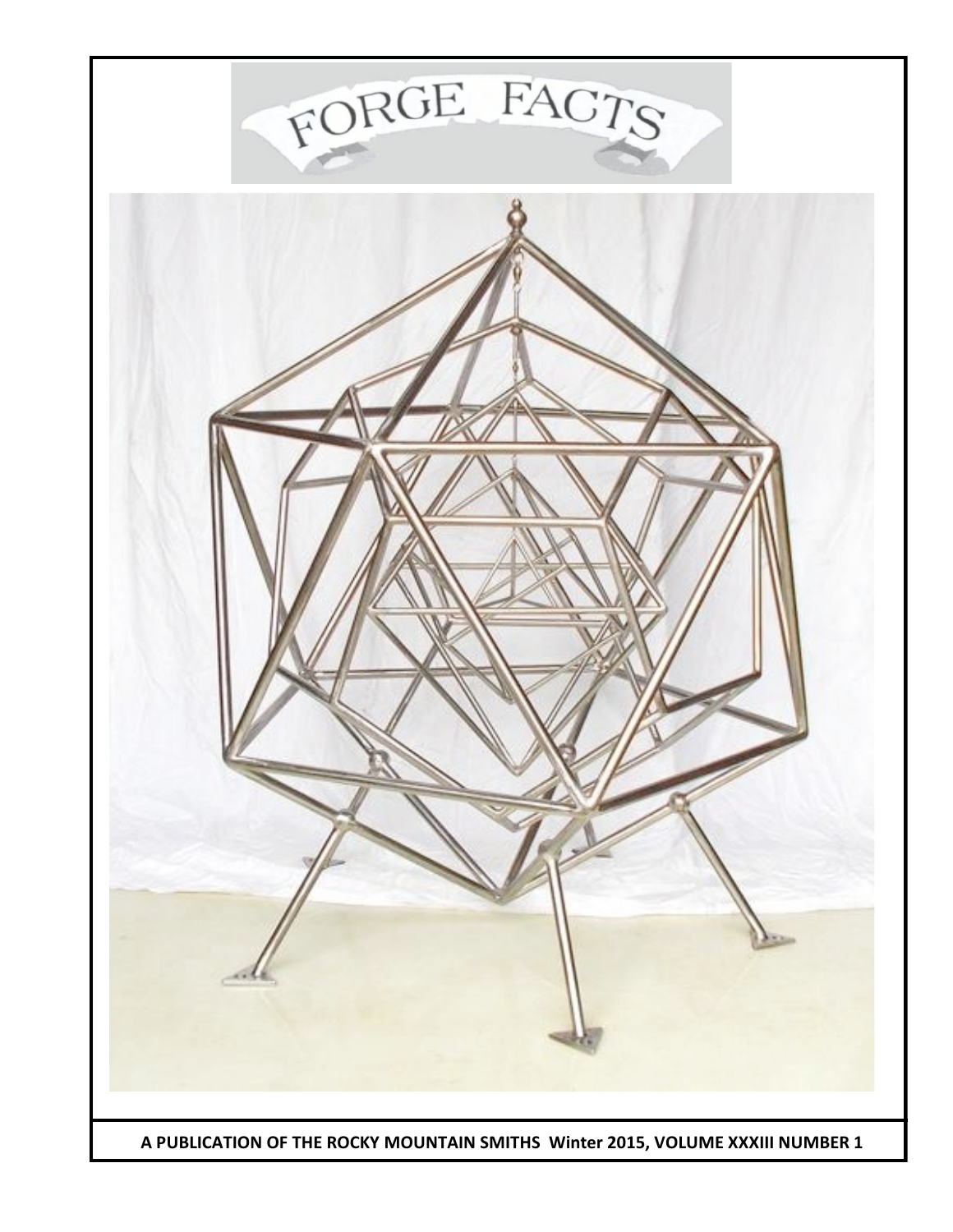

#### **EDITOR'S NOTE**

Forge Facts is published quarterly to help RMS accomplish its main objective, educating its members. Forge Facts aims to educate and encourage blacksmiths of all skills and interest levels. It is the member's job to provide much of the material for each issue. Keep in mind that there is no such thing as a stupid submission! All ideas, articles, photographs, and letters to the editor are welcome. Submissions are accepted at anytime!

Notice To Other Newsletter Editors:

**Forge Facts** is composed by the editor. 'Unless otherwise noted, copyright belongs to the authors. Please honor their work and do not reprint copyrighted material without permission. Permission is granted to other similar nonprofit organizations to reproduce in other articles originally appearing in Forge Facts provided credit is given to the original source.

The Rocky Mountain Smiths, its staff, directors, officers and members, and the Forge Facts do not manufacture, distribute, sell, test, warrant, guarantee or endorse any of the tools, materials, instructions or products contained in any articles or advertisements in the Forge Facts. The Rocky Mountain Smiths and the Facts specifically disclaim any Forge responsibility or liability for damages or injuries as a result of any construction, design, use or application of information contained in any articles in the Forge Facts. The Rocky Mountain Smiths and the Forge Facts assume no responsibility or liability for the accuracy, fitness, proper design, safety or safe use of any information in the Forge Facts.

### **Next Deadline:**

May 1, 2015

# **RMS Website:**

## www.rockymountainsmiths.org

#### **RMS Board Officers and Directors**

President, Workshop Coordinator & Librarian: Scott Kretschmer 970-593-5683 scott@kretschmershops.com 196 Mule Deer Dr., Loveland, CO 80537 

Vice President & Editor:

Mike Otis 303-895-9578 buffalomo@hotmail.com

4520 S. Lipan Ct., Englewood, CO 80110

Treasurer: Dan Nibbelink 970-532-4387 dan@nibbelink.net 1932 1st St., Berthoud, CO 80513

Recorder: Jodie Bliss 719-244-8992 blissjodie@gmail.com 143 Washington ST. Monument, CO 80132

Director, Conference Registrar: Janet Switzer 719-485-2327 Switz@mindspring.com 6100 Roosevelt Ave., Beulah, CO 81023

Director, Conference Registrar: John Switzer 719-485-2327 switz@mindspring.com 6100 Roosevelt Ave., Beulah, CO 81023

Director: Grant Mellenbruch 303-234-9248 rustix@atdenver.com 11163 W. 17th Ave. apt.111, Lake Wood, CO 80215

Director: James Makely 720-224-2517 makely@gmail.com 6229 S. Garrison ST. Littleton, CO 80123

Director:

Randy Parker 303-722-2188 rparker1157@hotmail.com

320 Elati ST. Denver, CO 80223



Page 2  $\sim$  FORGE FACTS  $\sim$  A Publication of the Rocky Mountain Smiths  $\sim$  Winter 2015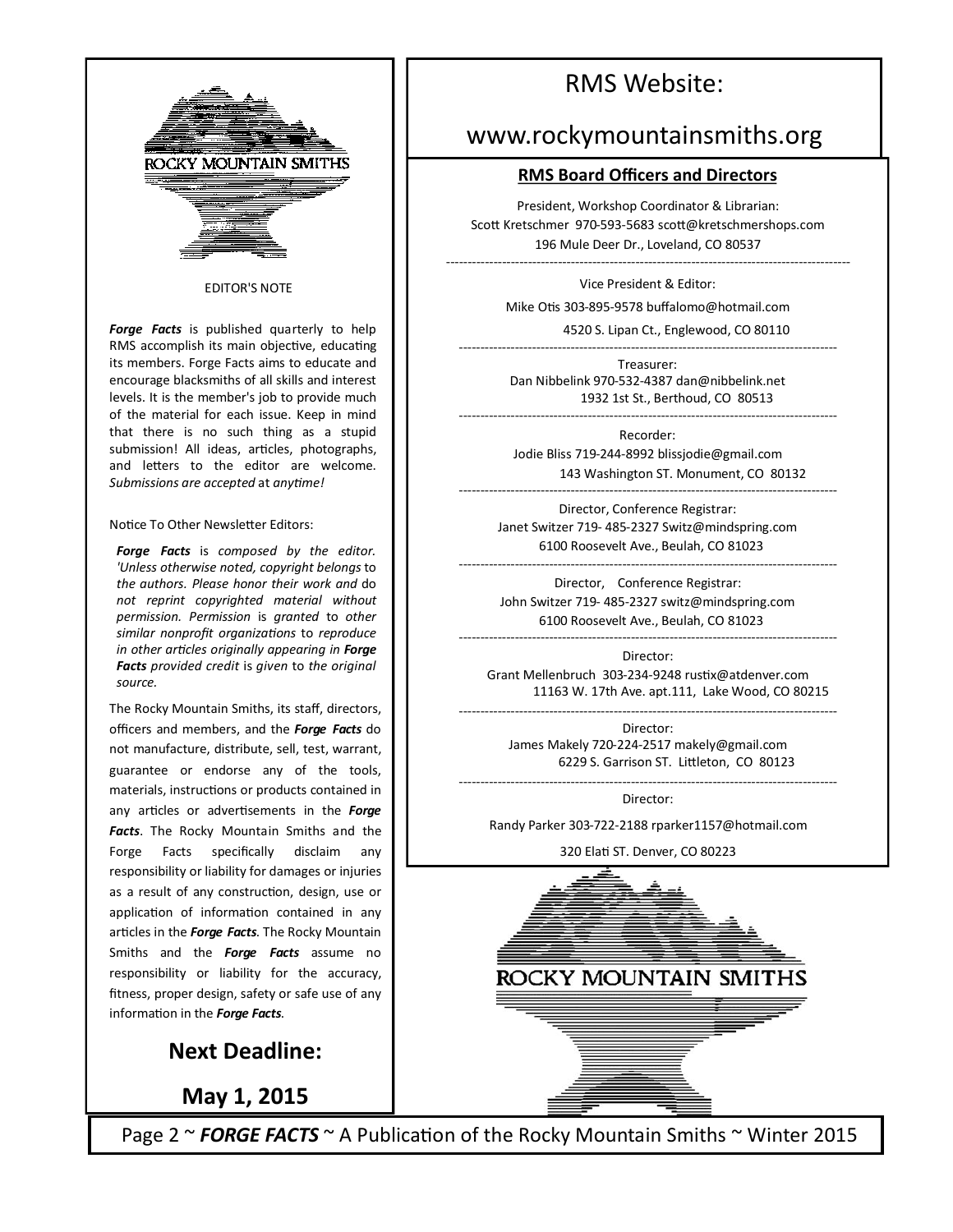# Joe Burleigh Pipe Forging and Platonic Solids Building September 20, 2014 at Roaring Forge LLC Carbondale, CO Part 2



Joe makes his faux sword blades, (the kind that won't cut anybody but could kill if clubbed over the head with it) by squeezing square tube on the diamond until near flat.

You can see part of the blade in this photo. Joe adds a finial on the end to form the pommel, welds on a guard and wraps the handle with twisted wire and voila! Every kid wants a sword, and you could build one for him or her to hang on their wall without providing too lethal a weapon.



In this sequence Joe demonstrates how he twists wire. In the top photo he's straightens a single wire by fastening one end in the vise and chucking the other end in a drill and twist.





A little tighter

Left: he fastens two pieces of wire in the vise and chucks the other ends, then twists them as tight as he wants.



And tighter yet.

Page 8  $\sim$  FORGE FACTS  $\sim$  A Publication of the Rocky Mountain Smiths  $\sim$  Winter 2015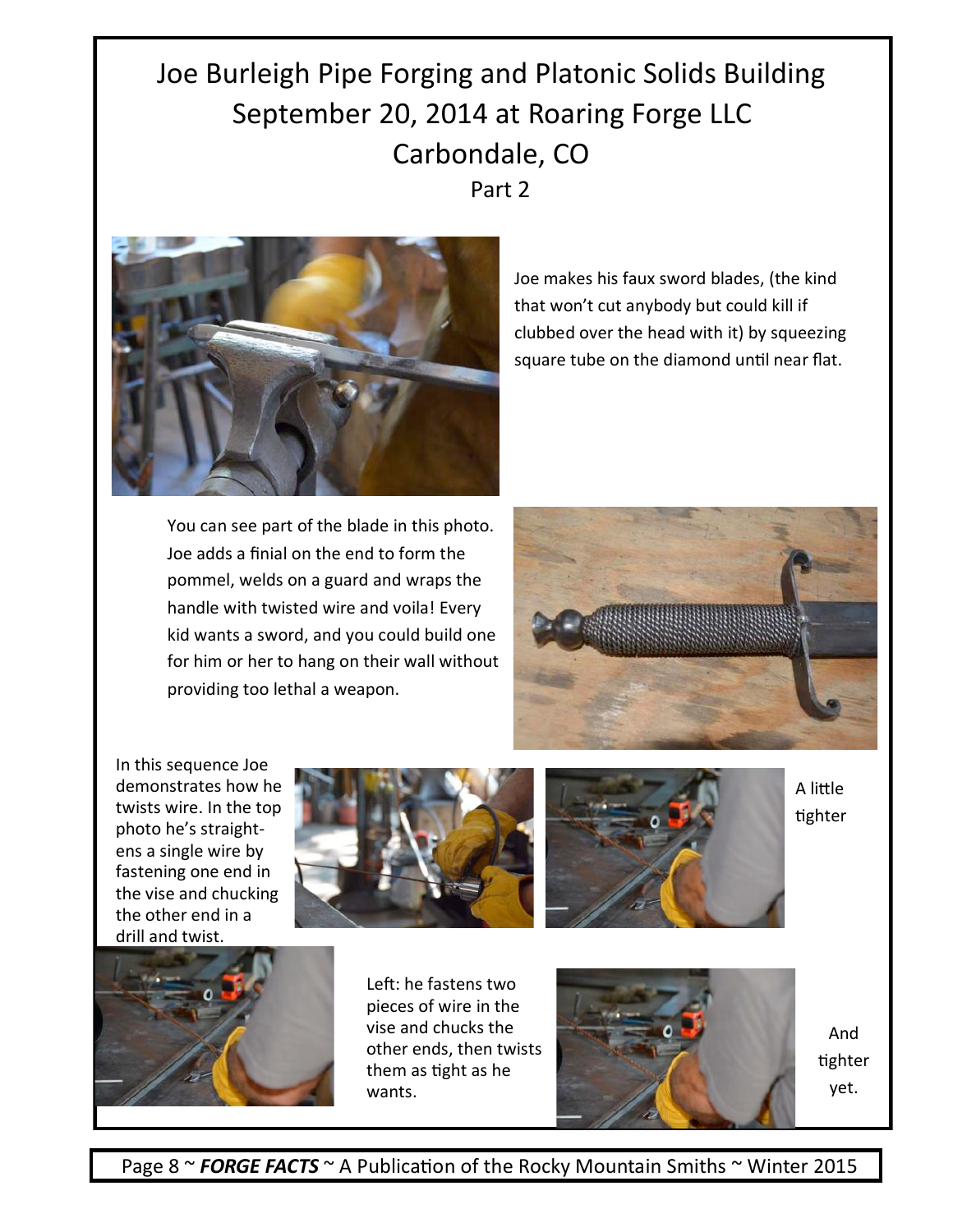

Here Joe is closing -up the end of a piece of square tube.

At right and below he's slowly reducing the size of the square tube by using a stop on his power hammer.





This technique could be used to step down in size a coffee table leg among other applications.



Page 9 ~ FORGE FACTS ~ A Publication of the Rocky Mountain Smiths ~ Winter 2015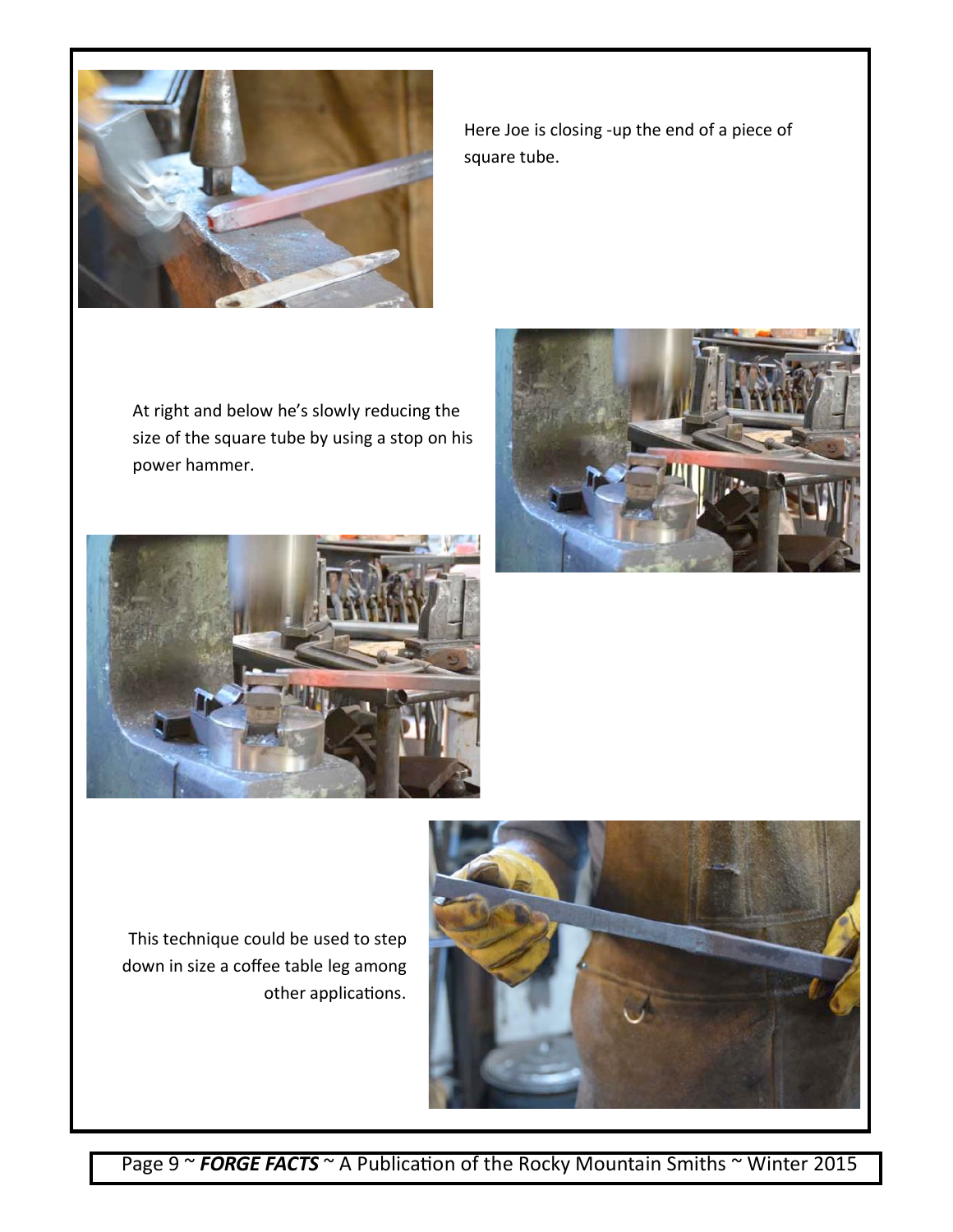















Page 10 ~ FORGE FACTS ~ A Publication of the Rocky Mountain Smiths ~ Winter 2015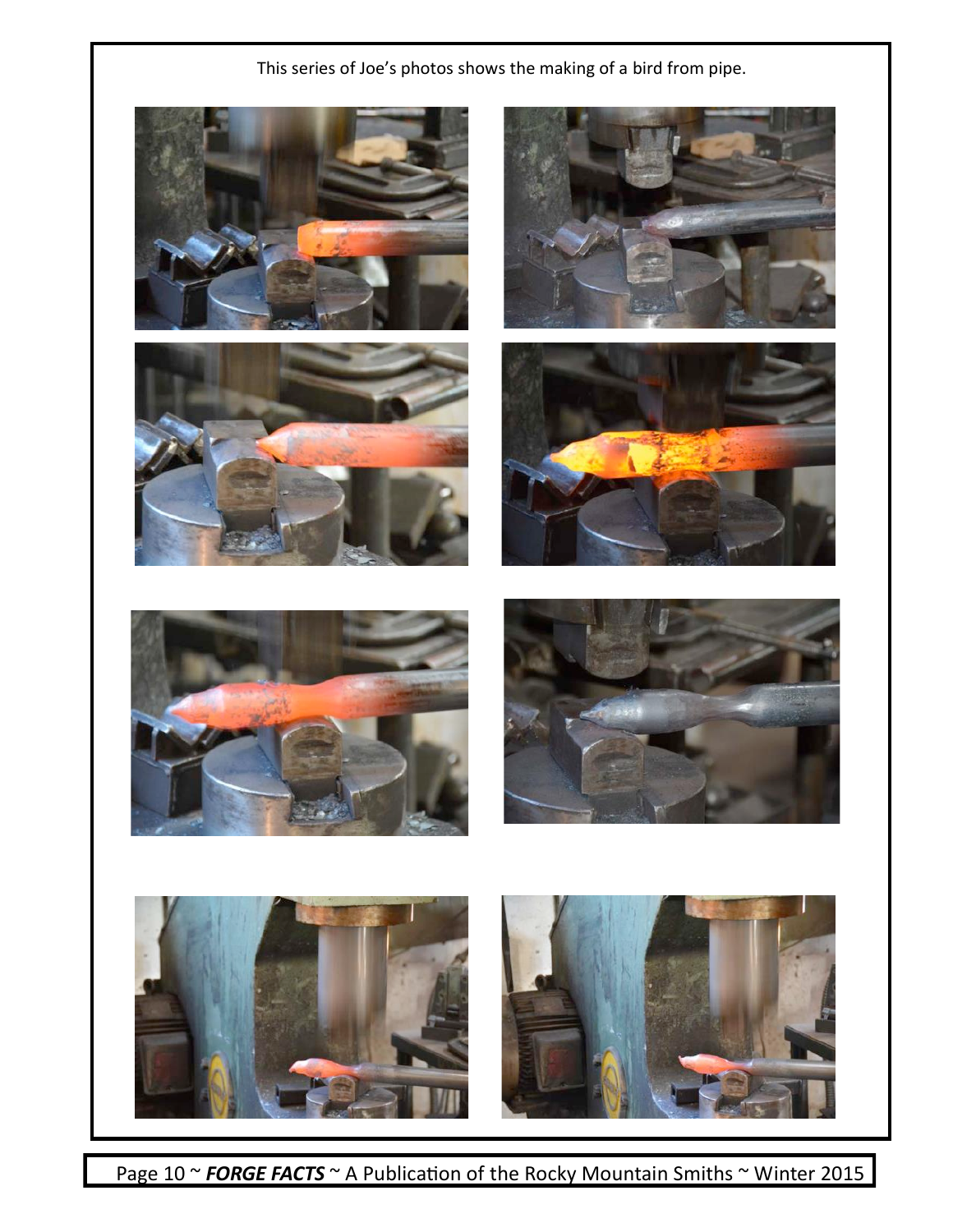### Bird making continued











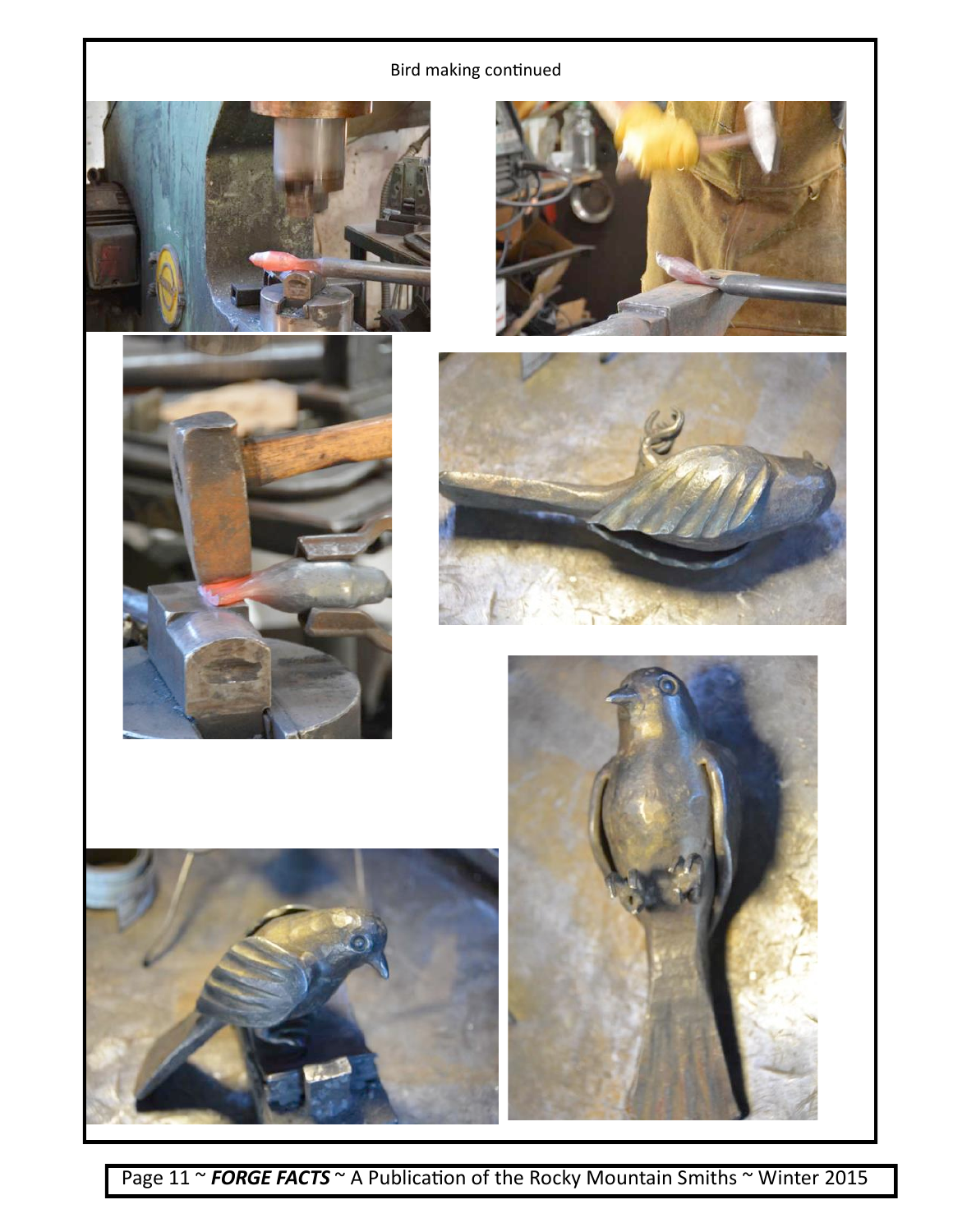

Joe's Platonic Solids sculpture in the center of the round-about in Glenwood Springs, Colorado. He likes to use large fishing swivels



for hanging work that he wants to rotate in the wind - like the above sculpture.

Another sculpture of nested solids hung with swivels.